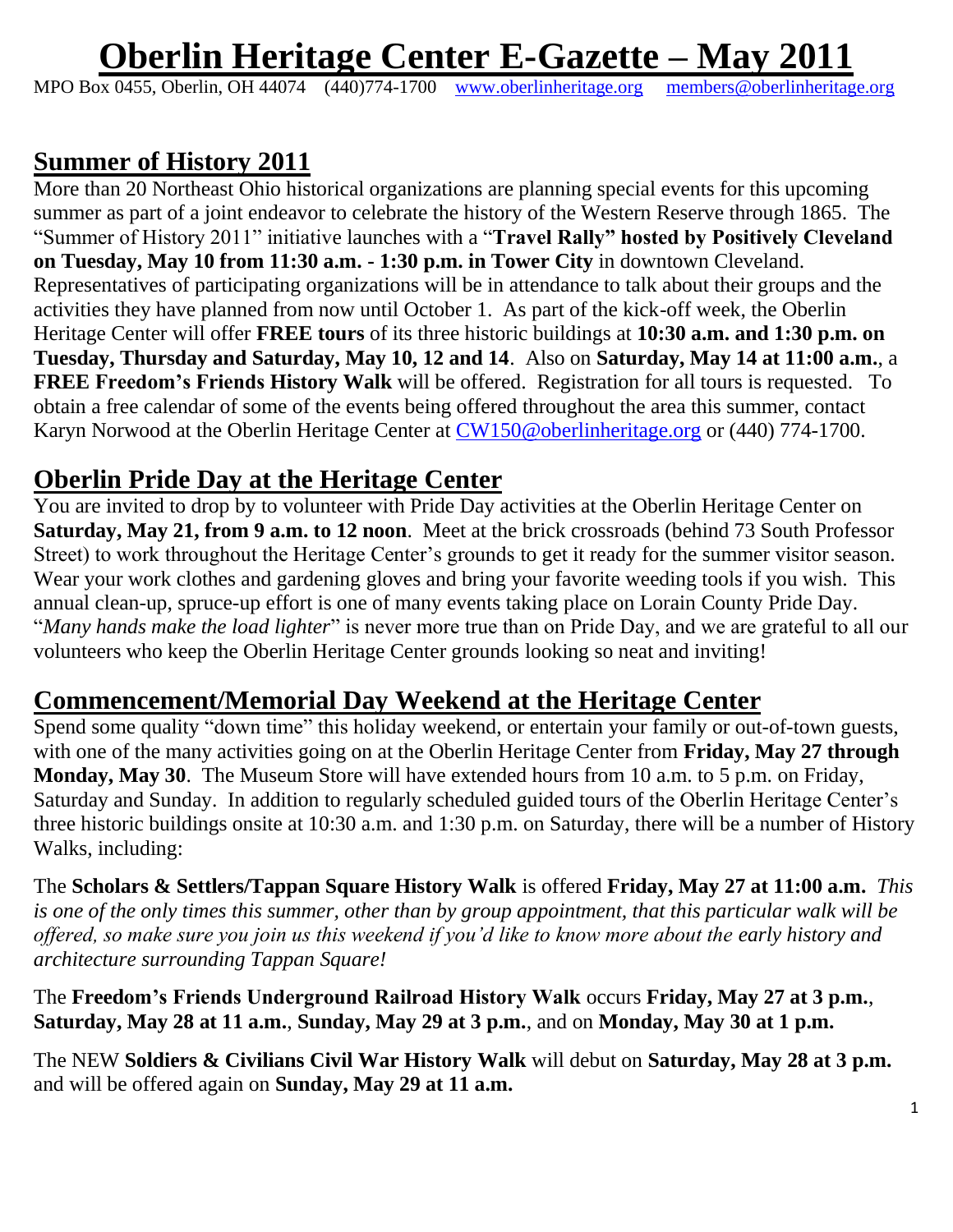Members, children and college students receive free admission to onsite tours at the Oberlin Heritage Center and discounted admission for History Walks (\$6 for non-member adults; \$5 for members and college students). Children also receive free admission to History Walks; tours and History Walks are likely to be enjoyed most by ages 9 and up. Walk-ins are welcome for the onsite tours. Advance reservations are required for the History Walks; register online at [www.oberlinheritage.org.](http://www.oberlinheritage.org/)

#### **Soldiers & Civilians History Walk Training**

This is a NEW tour developed by the Oberlin Heritage Center to commemorate the  $150<sup>th</sup>$  anniversary of the Civil War. We"re now looking for volunteers who wish to learn more about Oberlin"s participation in the War, both on the battlefield and at the home front, and how to present it in the format of a 75 minute walking tour. Join us for this free training workshop on **Sunday, May 22, from 1-4 p.m.** Training begins at the Monroe House (73½ South Professor Street) and moves on from there. Register by May 18 online at [www.oberlinheritage.org](http://www.oberlinheritage.org/) or by phone at (440) 774-1700 Questions? E-mail Elizabeth Schultz at [tourinfo@oberlinheritage.org.](mailto:tourinfo@oberlinheritage.org)

### **Early Bird Discount For Summer Camp**

**Register by June 10** for the Heritage Center's summer camps for kids to receive \$5 off per child for each full week camp and \$2 off for the Junior Docent camp. This year's schedule kicks off with the **Junior Docent Workshop** for teens (13-17 years) on **June 20-21** from 9:30 a.m. to 3 p.m. at the Jewett House. Boys and girls ages 8-13 can attend three week-long camps including: **Soldiers & Civilians: Civil War Era Camp for Kids** the week of **July 25-29**; **Kids & World Cultures Camp** the week of **August 8-12**; and **Architecture Camp** the week of **August 15-19**. Kids" camps run from 9:30 a.m. to 4:00 p.m. and are held at the Oberlin Depot. Register online or find out more at [www.oberlinheritage.org](http://www.oberlinheritage.org/) or call (440) 774-1700 to request a summer camp flyer. Camps are reasonably priced at \$95 for the week, or \$50 for the Junior Docent workshop (and note the reimbursement incentive for volunteer hours worked later in the year). Keep in mind that children and grandchildren of OHC members receive an additional members' discount.

# **May is National Preservation Month: "Celebrating America's Treasures"**

Throughout our nation"s communities there are significant places that have contributed to our American experience – whether it is a house museum, place of worship, monument, battlefield, or ship. There is a lot you can do to help support the places that preserve our nation's stories, such as: Become a volunteer and assist with a community preservation project; Include historic sites or hotels on your next vacation to learn about our country"s past; Join as a [member](http://www.oberlinheritage.org/getinvolved/join) of your local preservation organization [\(www.oberlinheritage.org\)](http://www.oberlinheritage.org/) or if you already are a Heritage Center member, consider membership in the [National Trust for Historic Preservation](https://secure2.convio.net/nthp/site/Donation2?df_id=6281&6281.donation=form1) [\(www.preservationnation.org\)](http://www.preservationnation.org/). **By taking action, you're acknowledging that saving our heritage isn't someone else's job.** Ensure that our nation"s great heritage will be protected for future generations and spread the word this May by celebrating Oberlin"s or another favorite community"s treasures!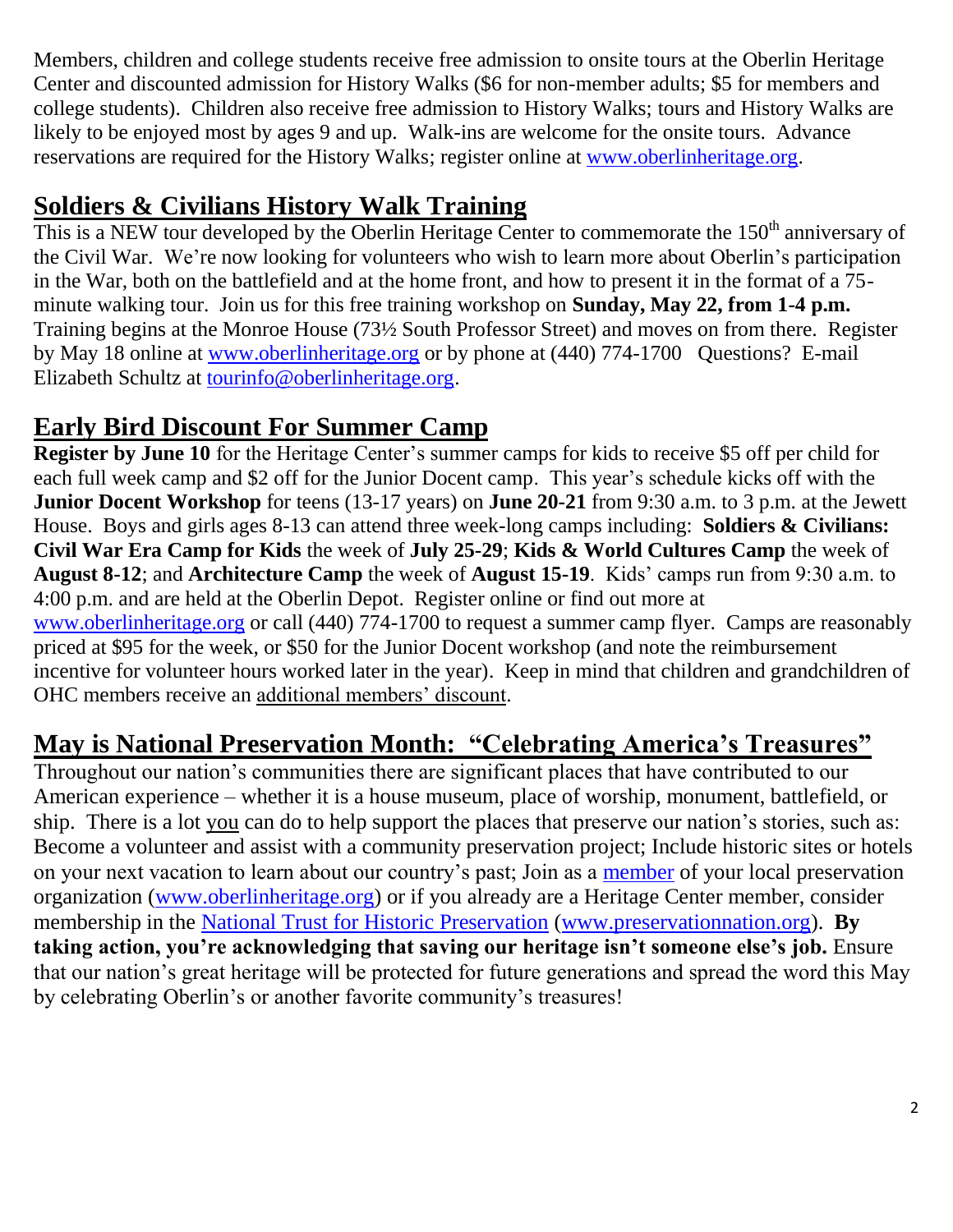# **National Underground Railroad Conference To Be Held in Ohio**

Thousands of African Americans journeyed through Ohio in their quest for freedom and this year the **National Underground Railroad Conference "Pathways to Freedom"** will be in Cincinnati/ Clermont County, **June 15-18**. **Museum Education and Tour Coordinator Liz Schultz** will present during the panel discussion "Reimagining Legends of the Underground Railroad," focusing on some of the common legends of the underground railroad that are challenged during the Heritage Center"s Freedom"s Friends History walk. This conference is open to all and participants can register by visiting <http://ugrconference.com/ugrc/Home.html> and downloading a conference schedule brochure. There is an Early Bird discount for registering prior to May 13.

### **Oberlin Heritage Center's Newest Claim to Fame!**

We're super-proud of the Oberlin Heritage Center's recent achievement as the first history museum and historical organization in Ohio, and the first nonprofit organization in Lorain County, to receive the **Ohio Association of Non-Profit Organization's Standards for Excellence certification**. Only about 30 of Ohio"s estimated 45,000 nonprofits have achieved this "Seal of Excellence." Standards for Excellence certification entails a conscientious and lengthy review of a nonprofit organization"s program operations, governance, human resources, financial management and fundraising practices. "It takes great dedication to undergo the certification process. We are proud to give this honor to the Oberlin Heritage Center. Their work shows the commitment they have to those who benefit from their programs, their contributors and to the public," said Jennifer Williams, Executive Director of the Ohio Association of Non-Profit Organizations. The award will be presented in a ceremony at the Ohio Statehouse on May 5.

## **Endowment for History Education Update**

At the Annual Meeting on April 6, Board Member and Development Committee Chair **Mary Van Nortwick** announced the **launch of a \$400,000 Endowment for History Education campaign**. The new fundraising effort is the second phase of a two-part campaign to support the salary of the full-time Museum Education and Tour Coordinator staff position at the Heritage Center. The first phase of this campaign was successfully completed in 2007, which allowed the Heritage Center to hire Elizabeth Schultz in the position. To date, 100% of the Oberlin Heritage Center's Board and staff have committed approximately \$35,000 to kick-off this phase of the organization"s latest financial endeavor. Remember that any contributors (individuals or couples) whose past and/or present giving to the endowment totals \$2,000 or more are recognized as *Endowed Life Members*. A commitment to the Endowment for History Education may be payable over several years. THANK YOU to **Elisabeth M. ("Betty") Mahjoub** and **Ed and Anne Wardwell** who are the newest people to join the growing circle of 81 Life Members at the Heritage Center. We"d love for YOU to consider joining this wonderfully supportive group of members, too! For more information, visit the Oberlin Heritage Center's [website](http://www.oberlinheritage.org/getinvolved/join) and click on the "Join" tab, call the office at (440) 774-1700, or contact Patricia Murphy [\(patm@oberlinheritage.org\)](mailto:patm@oberlinheritage.org) or Mary Anne Cunningham [\(members@oberlinheritage.org\)](mailto:members@oberlinheritage.org).

### **Welcome New Members**

The Oberlin Heritage Center extends a warm welcome to new members **Ted Bartlett** (Norfolk, VA), **Gay Fischer**, **Judith King-Calnek** (New Rochelle, NY), **Bill and Faye Roniger** (Wakeman), **Micheal J. and Rebecca Ganzel Thompson** (St. Paul, MN), **Tommy Trice** (Elyria), **Dr. Delores M. Walters**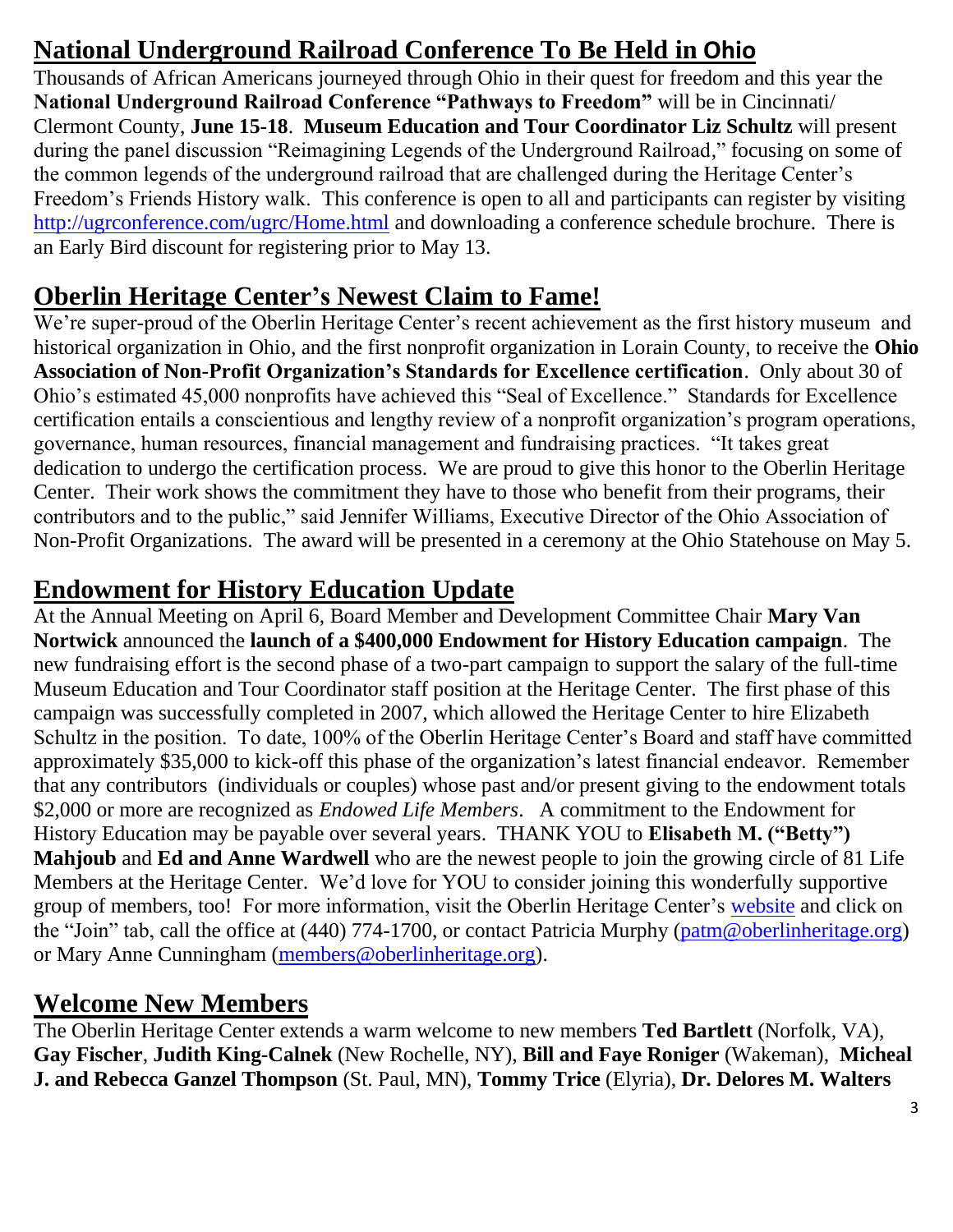(Cranston, RI), and **Warren Wickes**. As you can see from our "newcomers list," the Oberlin Heritage Center isn't made up of folks only from Oberlin  $\odot$ . In fact, 1/3 of our membership roster lives *outside of Oberlin*, with representation in 32 states and 1 foreign country! So, no matter where you live, if you are not yet a member, *please join us* by visiting [www.oberlinheritage.org](http://www.oberlinheritage.org/) or calling (440) 774-1700 or emailing [members@oberlinheritage.org](mailto:members@oberlinheritage.org) to request a membership brochure.

#### **Kudos Corner**

All good wishes go to the Oberlin Heritage Center"s graduating Oberlin College student interns **Barbara Percival**, **Brittnei Sherrod**, and **Preston Sundin.** We will miss these great helpers who have made their marks on the Oberlin Heritage Center and the Oberlin community, and we wish them well!

Bravo to OHC student intern **Erin Swenson-Klatt** (OC "13), recipient of the Charles J. Ping Student Service Award, which recognizes and honors undergraduate students for their outstanding leadership and contributions to community service. Erin is one of five award winners from across the state who received a mini-grant of \$500 to be given to a community organization of the recipient's choice. Erin is tremendously active in local agriculture and food programs, and chose the New Agrarian Center as the beneficiary of her award. Erin also interns with the Lorain County Food Policy Coalition, co-chaired Oberlin"s first Food Week in March 2011, and in the past year she traveled to Torino, Italy and Washington, DC in association with her good work on healthy, organic and sustainable food projects.

Congratulations to **Laura Laubenthal**, the Heritage Center"s Leadership Lorain County summer intern in 2010. Laura graduates from Bowling Green State University this month and recently was accepted into the Cooperstown Graduate Program (New York) for the coming fall, which is widely recognized as the premier program for the training of museum professionals in the United States. (This is the same museum graduate program from which our own Liz Schultz graduated!) We"re delighted that Laura will be re-joining the Oberlin Heritage Center staff this summer as a full-time assistant helping with membership, marketing, and development projects and taking part in many history education activities.

*Applause, applause* to Oberlin Heritage Center former student intern **Elena Rippel** (OC "10) who recently was awarded a **Fulbright Scholarship** to teach English in a high school setting in Germany for the 2011-2012 academic year.

The Oberlin Heritage Center"s Executive Director **Pat Murphy** will be among the speakers at the American Association of Museums (AAM) national conference in Houston from **May 22-25**. Pat will speak about Museum Accreditation for Small Museums and also will assist with a workshop for AAM peer reviewers and other duties in her role serving on the AAM Accreditation Commission. The theme of the conference is "The Museum of Tomorrow."

### **By Popular Demand: Anna Ernst's Remarks following Community Awards Presentation**

Recent Oberlin College graduate **Anna Ernst (OC '10)** was thrilled to be among the recipients of the Oberlin Heritage Center"s 10th Annual Community Awards presented at this year"s Annual Meeting. Her remarks were heartfelt and inspiring as she accepted the **Community Historian Award** for her research into the introduction of African American music and jazz to the curriculum of the Oberlin Conservatory. With her permission, we reprint an excerpt of Anna"s remarks here: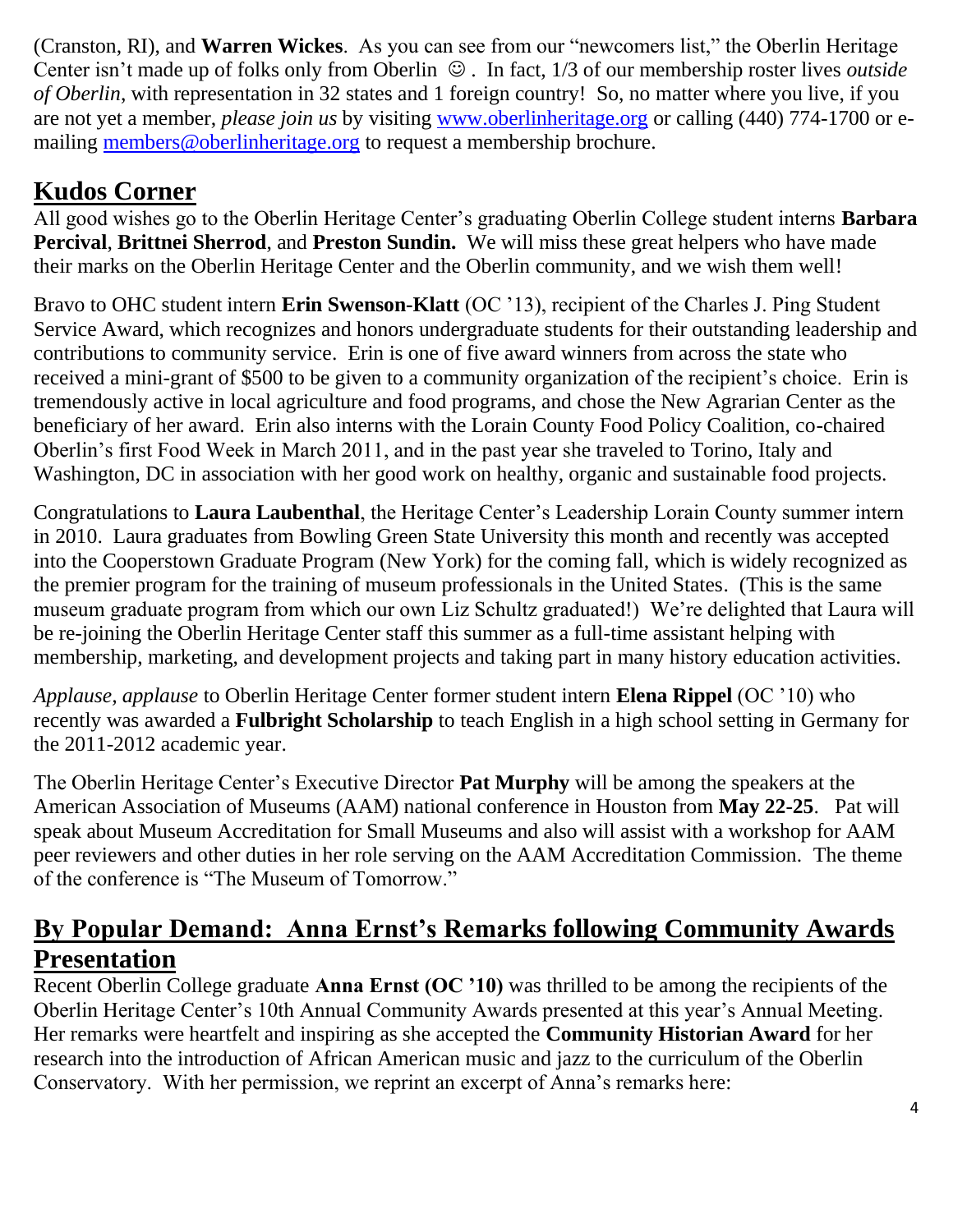*I did this research because African-American students at Oberlin in the late 60s and early 70s worked hard to bring African-American studies to Oberlin, because Professor Wendell Logan pioneered Oberlin's African-American music program for more than 35 years, and because Frank "Count" Williams worked at Elyria's Harshaw Chemical Company for 30 years and then came back to school and finished his piano performance degree at the age of 62. I didn't know that I was doing the research for these reasons when I started it, but as I got into the archives and interviews I realized that the accomplishments of those whose stories I was learning were not without challenges to physical and emotional health. Those whose stories I researched sacrificed a lot, when others may have given up, and because of that I was and am humbled to be trusted with their stories, tell them, and receive this award tonight.* 

*When declaring a Musical Studies major, an Oberlin College student must write an essay articulating a concentration and specific goals, including an idea for a capstone project to be completed senior year. My concentration was American Music History, and I wanted to do a project about Oberlin's music history because, as I wrote, "I have grown to love and care about Oberlin so much…I hope that when I complete my capstone project, I will have a historical resource that the college and community will be able to use to learn about and take pride in the music that shaped Oberlin." Professor Wendell Logan used to say that music is "experience transformed into sound," and I thank you all for recognizing the history of jazz and African-American music at Oberlin tonight because I believe you are recognizing and honoring the experience that has been transformed into the sounds we know as jazz. I also thank you on a personal level, because I know the award means that my dream of giving back that I articulated in my essay has come true.* 

*This award is dedicated to the memories of Professor Wendell Logan and Frank "Count" Williams. Thank you!*

And thank you to Anna, and all of this year"s Community Award recipients for the great work they are doing to preserve local history and serve the Oberlin community. Congratulations once more to **Bill Roniger** (History Teacher of the Year Award), **LorMet Community Federal Credit Union** (Keep Oberlin Beautiful Award), **Victoria Hardnett** (Youth Community Service Award), and **Charlotte Bosch** (Oberlin Heritage Center Volunteer of the Year). Start thinking about who you might want to nominate for next year"s Community Awards presentations!

### **Also of Interest**

**Edgemeer or Edgemere?** If you are familiar with the neighborhoods of Oberlin, you have seen this lovely residential street's name spelled both ways. Which spelling is correct? We did a little informal research and found the street first listed as "Edgemeer" in the 1916 Oberlin City Directory (with only one person living on the street). It continues as "Edgemeer" for many years to follow…yet by 1979 it appears as "Edgemere" and remains so in current phone books. OHC Board Member and Edgemeer resident Nick Jones (also an Oberlin College Professor of English) tells us "I have tried to use Edgemere as it is more philologically accurate. 'Edge' is English, so is 'mere' (pond). But the USPS gives us Edgemeer (meer is German). So I've given up."  $\odot$  Sounds to us like Edgemeer may be ahead for the moment – what do YOU think?